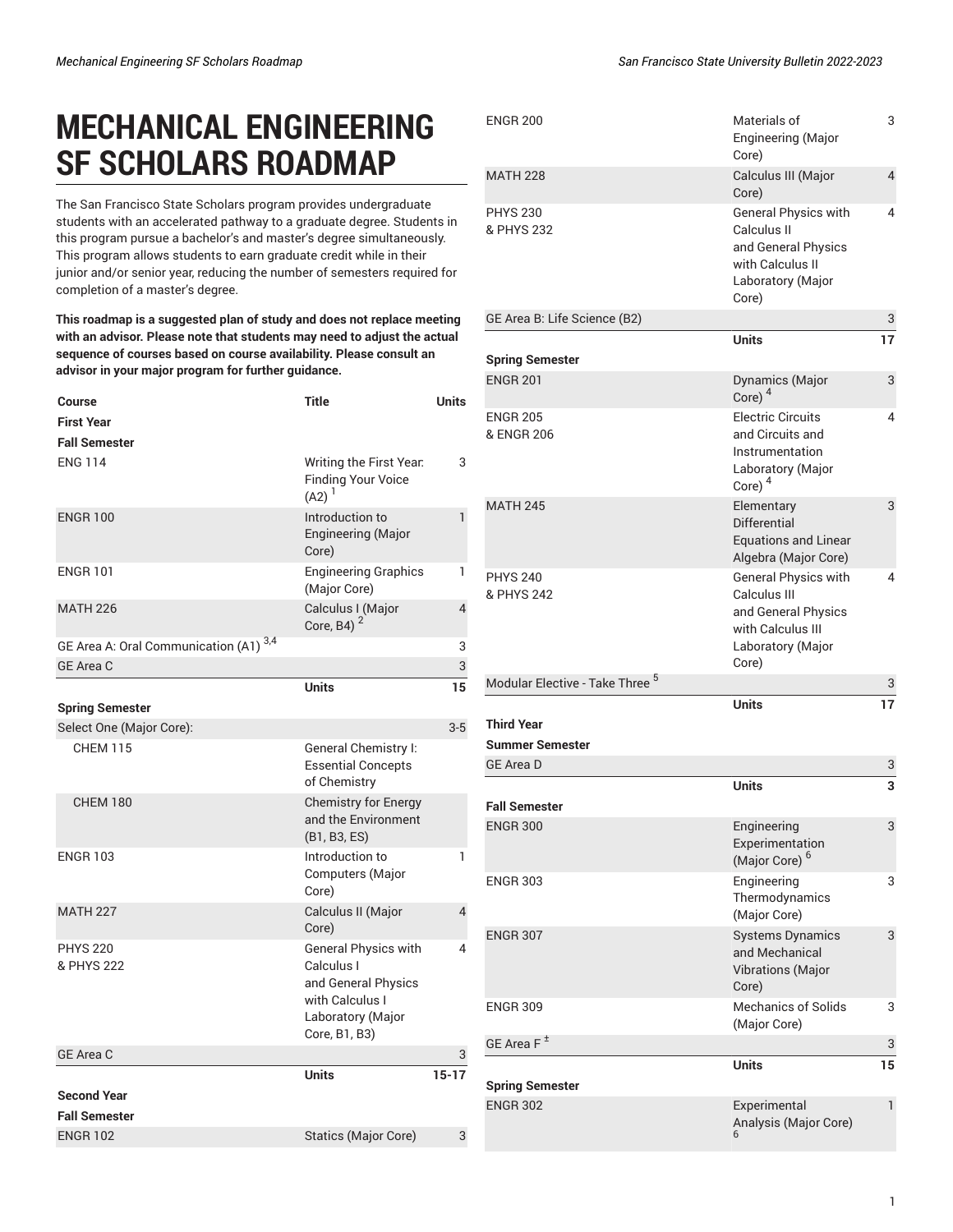| <b>Fall Semester</b><br><b>ENGR 464</b><br><b>ENGR 467</b><br><b>ENGR 696</b><br><b>ENGR 800</b>         | <b>Mechanical Design</b><br>(Major Core)<br>Heat Transfer (Major<br>Core)<br><b>Engineering Design</b><br>Project I (Major Core)<br>Research<br>Methodology<br>(Graduate Core) | 6<br>3<br>3<br>$\mathbf{1}$<br>3 |
|----------------------------------------------------------------------------------------------------------|--------------------------------------------------------------------------------------------------------------------------------------------------------------------------------|----------------------------------|
|                                                                                                          |                                                                                                                                                                                |                                  |
|                                                                                                          |                                                                                                                                                                                |                                  |
|                                                                                                          |                                                                                                                                                                                |                                  |
|                                                                                                          |                                                                                                                                                                                |                                  |
|                                                                                                          |                                                                                                                                                                                |                                  |
|                                                                                                          | <b>Units</b>                                                                                                                                                                   |                                  |
| <b>Studies Course)</b>                                                                                   |                                                                                                                                                                                |                                  |
| SF State Studies Course) <sup>7</sup><br>GE Area UD-D: Upper-Division Social Sciences (Consider SF State |                                                                                                                                                                                | 3                                |
| <b>Summer Semester</b><br>GE Area UD-C: Upper-Division Arts and/or Humanities (Consider                  |                                                                                                                                                                                | 3                                |
| <b>Fourth Year</b>                                                                                       |                                                                                                                                                                                |                                  |
|                                                                                                          | <b>Units</b>                                                                                                                                                                   | 17                               |
| <b>GE Area C</b><br><b>GE Area D</b>                                                                     |                                                                                                                                                                                | 3<br>3                           |
| & ENGR 446                                                                                               | and Control Systems<br>Laboratory                                                                                                                                              |                                  |
| <b>ENGR 447</b>                                                                                          | <b>Control Systems</b>                                                                                                                                                         |                                  |
|                                                                                                          | Control<br>and Instrumentation<br>and Process Control<br>Laboratory                                                                                                            |                                  |
| Select One Set of Courses (Major Emphasis Elective):<br><b>ENGR 410</b><br>& ENGR 411                    | Process<br>Instrumentation and                                                                                                                                                 | 4                                |
|                                                                                                          | Processes (Major<br>Core)                                                                                                                                                      |                                  |
| <b>ENGR 364</b>                                                                                          | Materials and<br>Manufacturing                                                                                                                                                 | 3                                |
|                                                                                                          | <b>Mechanics of Fluids</b><br>(Major Core)                                                                                                                                     | 3                                |

| Select One:                                          |                                         | 3       |  |  |
|------------------------------------------------------|-----------------------------------------|---------|--|--|
| <b>ENGR 897</b>                                      | Research (if taking<br><b>ENGR 898)</b> |         |  |  |
| Graduate Elective (if taking ENGR 895) <sup>10</sup> |                                         |         |  |  |
|                                                      | <b>Units</b>                            | q       |  |  |
| <b>Spring Semester</b>                               |                                         |         |  |  |
| Graduate Elective - Take Two <sup>10</sup>           |                                         | 6       |  |  |
| Select One (Culminating Experience):                 |                                         | 3       |  |  |
| <b>ENGR 895</b>                                      | <b>Applied Research</b><br>Project      |         |  |  |
| <b>ENGR 898</b>                                      | <b>Master's Thesis</b>                  |         |  |  |
|                                                      | <b>Units</b>                            | 9       |  |  |
|                                                      | <b>Total Units</b>                      | 156-158 |  |  |

1 ENG 114 can only be taken if you complete Directed Self-Placement (DSP) and select ENG 114; if you choose ENG 104/ENG 105 through DSP you will satisfy A2 upon successful completion of ENG 105 in the second semester; multilingual students may be advised into alternative English courses.

2 To determine the best B4 course option, students should complete the online advising activity at [mathadvising.sfsu.edu \(https://](https://mathadvising.sfsu.edu/) [mathadvising.sfsu.edu/](https://mathadvising.sfsu.edu/)). Questions? Contact Gator [Smart](https://gatorsmartstart.sfsu.edu/) Start. [\(https://gatorsmartstart.sfsu.edu/](https://gatorsmartstart.sfsu.edu/))

3 To avoid taking additional units, it is recommended that you meet **SF State Studies** (AERM, GP, ES, SJ) and **Ethnic Studies requirements** within your GE or major.

4 GE Area A: Critical Thinking (A3) is satisfied upon completion of ENGR 205 and ENGR 201 or ENGR 213.

5 **Lower-Division Modular Electives (3 units)** ENGR 271 Introduction to MATLAB (1 units) ENGR 272 Engineering Project Management (1 units) ENGR 291 Introduction to Creo Parametric (1 units) ENGR 292 Introduction to Solid Works - Level I (1 units) ENGR 294 Introduction to Microcontrollers (1 units) ENGR 295 Design Methodology (1 units) 6

Upper-Division General Education, Physical and Life Sciences (UD-B) is satisfied upon completion of [ENGR 300](/search/?P=ENGR%20300) and one of [ENGR 301](/search/?P=ENGR%20301) or [ENGR 302](/search/?P=ENGR%20302). 7

To avoid taking additional units, it is recommended that you meet **U.S. and California Government** (USG/CSLG) within Upper-Division GE.

**Fall Semester** Graduate Elective - Take Two 10